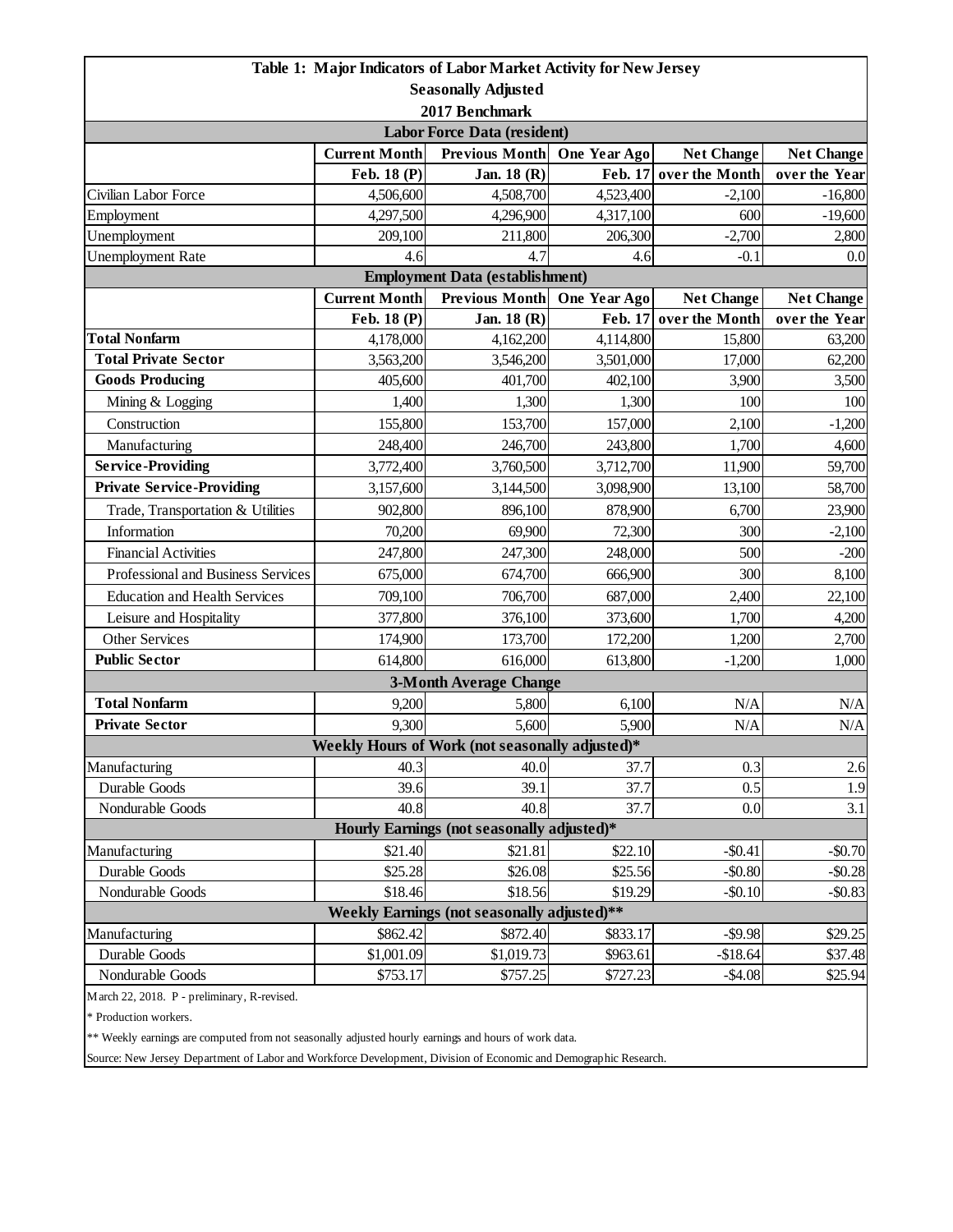| <b>Table 2: New Jersey Civilian Labor Force Trends</b> |                          |                                |                                                                        |             |                            |                             |  |
|--------------------------------------------------------|--------------------------|--------------------------------|------------------------------------------------------------------------|-------------|----------------------------|-----------------------------|--|
| 2017 Benchmark                                         |                          |                                |                                                                        |             |                            |                             |  |
|                                                        |                          | <b>Not Seasonally Adjusted</b> |                                                                        | Feb. 18 (P) | <b>Seasonally Adjusted</b> |                             |  |
| Civilian Labor Force                                   | Feb. 18 (P)<br>4,498,400 | Jan. $18(R)$<br>4,457,900      | Feb. 17<br>4,517,400                                                   | 4,506,600   | Jan. $18(R)$<br>4,508,700  | <b>Feb. 17</b><br>4,523,400 |  |
| Resident Employment                                    | 4,280,800                | 4,243,300                      | 4,290,700                                                              | 4,297,500   | 4,296,900                  | 4,317,100                   |  |
| Unemployment                                           | 217,600                  | 214,600                        | 226,700                                                                | 209,100     | 211,800                    | 206,300                     |  |
| Unemployment Rate (%)                                  | 4.8                      | 4.8                            | 5.0                                                                    | 4.6         | 4.7                        | 4.6                         |  |
| Labor Force Participation Rate (%)                     | 62.6                     | 62.1                           | 63.2                                                                   | 62.8        | 62.8                       | 63.3                        |  |
| Employment/Population Ratio (%)                        | 59.6                     | 59.1                           | 60.0                                                                   | 59.8        | 59.9                       | 60.4                        |  |
|                                                        |                          |                                | New Jersey Civilian Labor Force Annual Averages 1997 - 2017            |             |                            |                             |  |
| Year                                                   | <b>Labor Force</b>       |                                | <b>Employment</b>                                                      |             | Unemployment               | Rate $(\%$ )                |  |
| 1997                                                   | 4,263,800                |                                | 4,039,800                                                              |             | 224,000                    | 5.3                         |  |
| 1998                                                   | 4,246,400                |                                | 4,051,500                                                              |             | 194,900                    | 4.6                         |  |
| 1999                                                   | 4,287,900                |                                |                                                                        |             | 193,300                    | 4.5                         |  |
| 2000                                                   | 4,282,100                |                                | 4,094,600                                                              |             | 158,400                    | 3.7                         |  |
| 2001                                                   | 4,288,800                |                                | 4,123,700                                                              |             | 182,600                    | 4.3                         |  |
| 2002                                                   | 4,346,200                |                                | 4,106,200<br>4,095,200                                                 |             | 251,100                    | 5.8                         |  |
| 2003                                                   | 4,347,200                |                                | 4,093,700                                                              |             | 253,500                    | 5.8                         |  |
| 2004                                                   | 4,349,200                |                                | 4,138,800                                                              |             | 210,300                    | 4.8                         |  |
| 2005                                                   |                          |                                |                                                                        |             | 196,700                    | 4.5                         |  |
| 2006                                                   | 4,391,600<br>4,445,900   |                                | 4,194,900<br>4,236,500                                                 |             | 209,400                    | 4.7                         |  |
| 2007                                                   |                          |                                |                                                                        |             | 190,000                    | 4.3                         |  |
|                                                        | 4,441,800                |                                | 4,251,800                                                              |             |                            |                             |  |
| 2008                                                   | 4,504,400                |                                | 4,264,000                                                              |             | 240,500                    | 5.3                         |  |
| 2009                                                   | 4,550,600                |                                | 4,138,600                                                              |             | 412,100                    | 9.1                         |  |
| 2010                                                   | 4,555,300                |                                | 4,121,500                                                              |             | 433,900                    | 9.5                         |  |
| 2011                                                   | 4,565,300                |                                | 4,138,500                                                              |             | 426,800                    | 9.3                         |  |
| 2012                                                   | 4,588,000                |                                | 4,160,000                                                              |             | 428,000                    | 9.3                         |  |
| 2013                                                   | 4,548,600                |                                | 4,173,800                                                              |             | 374,700                    | 8.2                         |  |
| 2014                                                   | 4,527,200                |                                | 4,221,300                                                              |             | 305,900                    | 6.8                         |  |
| 2015                                                   | 4,537,200                |                                | 4,274,700                                                              |             | 262,500                    | 5.8                         |  |
| 2016<br>2017                                           | 4,530,800<br>4,518,800   |                                | 4,305,500<br>4,309,700                                                 |             | 225,300<br>209,100         | 5.0<br>4.6                  |  |
|                                                        |                          |                                | Seasonally Adjusted Civilian Labor Force Data for New Jersey 2017-2018 |             |                            |                             |  |
| <b>Date</b>                                            | <b>Labor Force</b>       |                                | <b>Employment</b>                                                      |             | Unemployment               | Rate %                      |  |
| Jan 2017                                               | 4,524,900                |                                | 4,315,000                                                              |             | 209,900                    | 4.6                         |  |
| Feb                                                    | 4,523,400                |                                | 4,317,100                                                              |             | 206,300                    | 4.6                         |  |
| Mar                                                    | 4,522,100                |                                | 4,318,200                                                              |             | 203,900                    | 4.5                         |  |
| Apr                                                    | 4,521,200                |                                | 4,318,000                                                              |             | 203,100                    | 4.5                         |  |
| May                                                    | 4,520,800                |                                | 4,317,000                                                              |             | 203,900                    | 4.5                         |  |
| Jun                                                    | 4,521,200                |                                | 4,315,200                                                              |             | 206,000                    | 4.6                         |  |
| Jul                                                    | 4,521,400                |                                | 4,312,400                                                              |             | 209,000                    | 4.6                         |  |
| Aug                                                    | 4,520,100                |                                | 4,308,400                                                              |             | 211,800                    | 4.7                         |  |
| Sep<br>Oct                                             | 4,518,100                |                                | 4,304,600<br>4,301,100                                                 |             | 213,600<br>214,300         | 4.7<br>4.7                  |  |
| <b>Nov</b>                                             | 4,515,400<br>4,513,900   |                                | 4,300,000                                                              |             | 213,900                    | 4.7                         |  |
| Dec                                                    | 4,513,700                |                                | 4,300,200                                                              |             | 213,500                    | 4.7                         |  |
|                                                        |                          |                                |                                                                        |             |                            |                             |  |
| Jan 2018 (R)                                           |                          | 4,508,700                      |                                                                        | 4,296,900   |                            | 4.7                         |  |
| Feb (P)                                                | 4,506,600                |                                | 4,297,500                                                              |             | 209,100                    | 4.6                         |  |
| Mar                                                    |                          |                                |                                                                        |             |                            |                             |  |
| Apr                                                    |                          |                                |                                                                        |             |                            |                             |  |
| May                                                    |                          |                                |                                                                        |             |                            |                             |  |
| Jun                                                    |                          |                                |                                                                        |             |                            |                             |  |
| Jul                                                    |                          |                                |                                                                        |             |                            |                             |  |
| Aug                                                    |                          |                                |                                                                        |             |                            |                             |  |
| Sep                                                    |                          |                                |                                                                        |             |                            |                             |  |
| Oct                                                    |                          |                                |                                                                        |             |                            |                             |  |
| $\operatorname{Nov}$                                   |                          |                                |                                                                        |             |                            |                             |  |
| Dec                                                    |                          |                                |                                                                        |             |                            |                             |  |

Source: New Jersey Department of Labor and Workforce Development, Division of Economic & Demographic Research. March 22, 2018. P - preliminary, R-revised.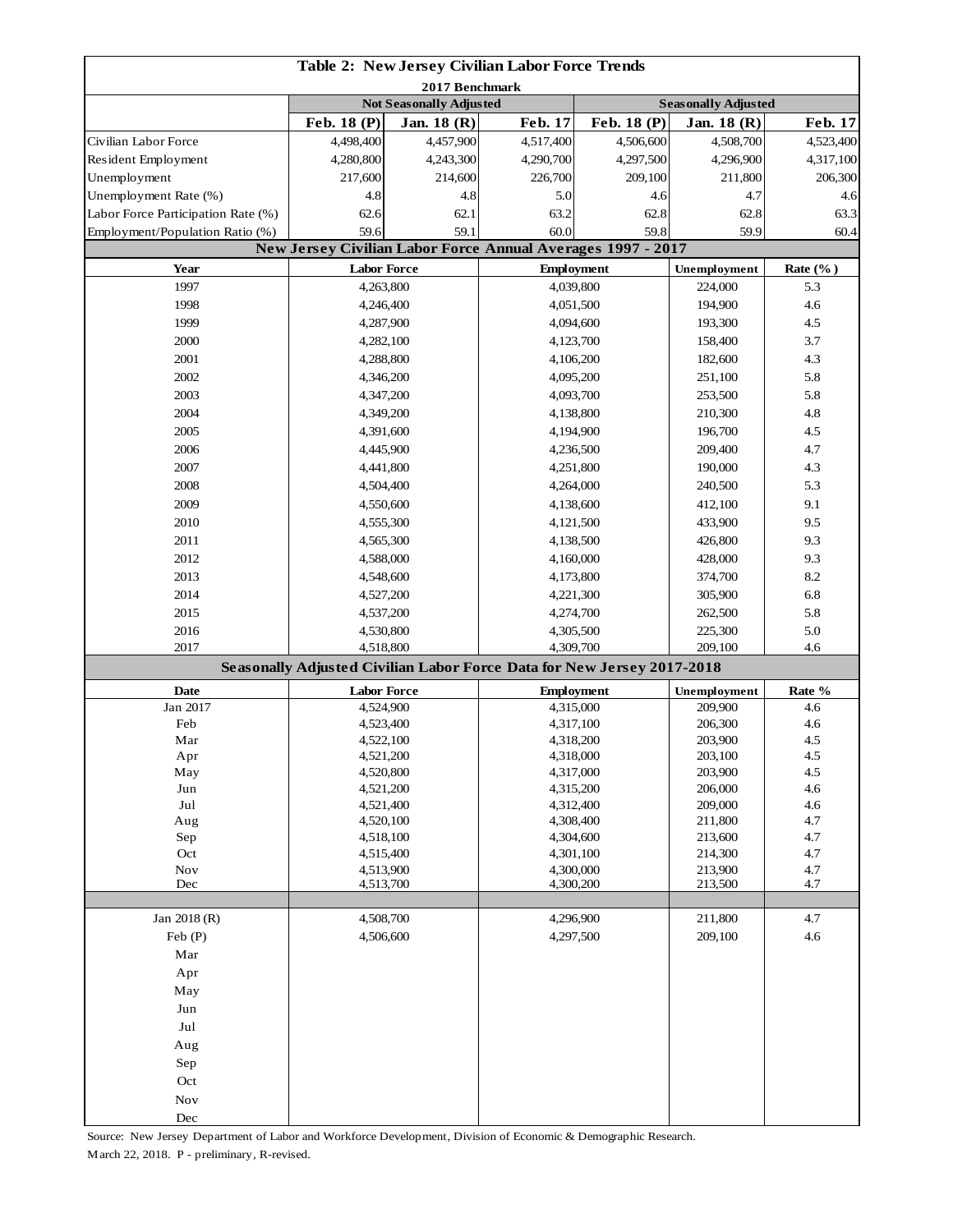|                                                                                                                   | Table 3: New Jersey Nonfarm Employment by Industry for February 2018 |                       |              |                   |  |  |  |
|-------------------------------------------------------------------------------------------------------------------|----------------------------------------------------------------------|-----------------------|--------------|-------------------|--|--|--|
| <b>Not Seasonally Adjusted, 2017 Benchmark</b>                                                                    |                                                                      |                       |              |                   |  |  |  |
|                                                                                                                   | <b>Current Month</b>                                                 | <b>Previous Month</b> | One Year Ago | <b>Net Change</b> |  |  |  |
| Industry                                                                                                          | Feb. 18 (P)                                                          | Jan. 18 (R)           | Feb. 17      | over the Year     |  |  |  |
| Total Nonfarm                                                                                                     | 4,098,900                                                            | 4,066,400             | 4,036,300    | 62,600            |  |  |  |
| <b>Total Private Sector</b>                                                                                       | 3,473,700                                                            | 3,453,500             | 3,412,200    | 61,500            |  |  |  |
| Goods Producing                                                                                                   | 392,600                                                              | 387,000               | 387,300      | 5,300             |  |  |  |
| Mining & Logging                                                                                                  | 1,300                                                                | 1,200                 | 1,200        | <b>100</b>        |  |  |  |
| <b>Construction</b>                                                                                               | 144,400                                                              | 141,500               | 144,600      | $-200$            |  |  |  |
| <b>Manufacturing</b>                                                                                              | 246,900                                                              | 244,300               | 241,500      | 5,400             |  |  |  |
| Durable Goods*                                                                                                    | 114,300                                                              | 113,400               | 109,500      | 4,800             |  |  |  |
| <b>Fabricated Metal Products</b>                                                                                  | 20,900                                                               | 20,900                | 20,800       | 100               |  |  |  |
| <b>Machinery Manufacturing</b>                                                                                    | 13,600                                                               | 13,600                | 13,400       | 200               |  |  |  |
| Computer and Electronic Products                                                                                  | 23,700                                                               | 23,600                | 22,900       | 800               |  |  |  |
| Miscellaneous Manufacturing                                                                                       | 17,400                                                               | 17,500                | 17,200       | 200               |  |  |  |
| Nondurable Goods*                                                                                                 | 132,600                                                              | 130,900               | 132,000      | 600               |  |  |  |
| Food Manufacturing                                                                                                | 35,400                                                               | 35,200                | 34,600       | 800               |  |  |  |
| Paper Manufacturing                                                                                               | 9,600                                                                | 9,600                 | 9,800        | $-200$            |  |  |  |
| Printing and Related Support                                                                                      | 13,800                                                               | 13,800                | 13.900       | $-100$            |  |  |  |
| <b>Chemical Manufacturing</b>                                                                                     | 44,000                                                               | 43,700                | 43,700       | 300               |  |  |  |
| Pharmaceutical and Medicine                                                                                       | 22,600                                                               | 22,600                | 22,600       | $\Omega$          |  |  |  |
| Service-Providing                                                                                                 | 3,706,300                                                            | 3,679,400             | 3,649,000    | 57,300            |  |  |  |
| Private Service-Providing                                                                                         | 3,081,100                                                            | 3,066,500             | 3,024,900    | 56,200            |  |  |  |
| <b>Trade, Transportation, and Utilities</b>                                                                       | 888,000                                                              | 891,300               | 862,100      | 25,900            |  |  |  |
| Wholesale Trade*                                                                                                  | 219,100                                                              | 217,800               | 215,500      | 3,600             |  |  |  |
| Retail Trade*                                                                                                     | 454,600                                                              | 459,200               | 450,500      | 4,100             |  |  |  |
| Building Material & Garden Equip. and Supplies Dealers                                                            | 32,500                                                               | 32,000                | 29,700       | 2,800             |  |  |  |
| Food and Beverage Stores                                                                                          | 110,200                                                              | 111,200               | 111,000      | $-800$            |  |  |  |
| <b>Health and Personal Care Stores</b>                                                                            | 35,200                                                               | 36,200                | 38,000       | $-2,800$          |  |  |  |
| Clothing and Clothing Accessories Stores                                                                          | 49,100                                                               | 51,000                | 48,400       | 700               |  |  |  |
| Sporting Goods, Hobby, Musical Inst., and Book Stores                                                             | 14,000                                                               | 14,800                | 14,900       | -900              |  |  |  |
| <b>General Merchandise Stores</b>                                                                                 | 71,600                                                               | 74,200                | 72,800       | $-1,200$          |  |  |  |
| Transportation, Warehousing, and Utilities                                                                        | 214,300                                                              | 214,300               | 196,100      | 18,200            |  |  |  |
| Utilities*                                                                                                        | 14,100                                                               | 14,200                | 14,100       |                   |  |  |  |
| Transportation & Warehousing*                                                                                     | 200,200                                                              | 200,100               | 182,000      | 18,200            |  |  |  |
| <b>Information</b>                                                                                                | 69,800                                                               | 69,000                | 72,000       | $-2,200$          |  |  |  |
| Publishing Industries (except Internet)                                                                           | 17,200                                                               | 17,200                | 18,200       | $-1,000$          |  |  |  |
| Telecommunications                                                                                                | 25,600                                                               | 25,300                | 27,100       | $-1,500$          |  |  |  |
| Data Processing, Hosting, and Related Services                                                                    | 9,900                                                                | 9,900                 | 9,900        | $\theta$          |  |  |  |
| <b>Financial Activities</b>                                                                                       | 245,800                                                              | 245,200               | 245,500      | 300               |  |  |  |
| Finance and Insurance*                                                                                            | 189,000                                                              | 188,200               | 189,100      | $-100$            |  |  |  |
| Financial Investments and Related Activities                                                                      | 37,900                                                               | 38,100                | 39,600       | $-1,700$          |  |  |  |
| Insurance Carriers and Related Activities                                                                         | 79,000                                                               | 78,600                | 78,600       | 400               |  |  |  |
| Real Estate and Rental/Leasing*                                                                                   | 56,800                                                               | 57,000                | 56,400       | 400               |  |  |  |
| <b>Professional and Business Services</b>                                                                         | 653,000                                                              | 649,800               | 647,900      | 5,100             |  |  |  |
| Professional, Scientific and Technical Services*                                                                  | 297,000                                                              | 297,400               | 297,900      | $-900$            |  |  |  |
| Management of Companies and Enterprises*                                                                          |                                                                      |                       | 82,700       |                   |  |  |  |
|                                                                                                                   | 81,100                                                               | 82,100                |              | $-1,600$          |  |  |  |
| Administrative Support & Waste Management/Remediation*<br><b>Education, Health and Social Assistance Services</b> | 274,900                                                              | 270,300               | 267,300      | 7,600<br>23,200   |  |  |  |
| <b>Educational Services*</b>                                                                                      | 710,800                                                              | 701,600               | 687,600      |                   |  |  |  |
|                                                                                                                   | 116,600                                                              | 111,400               | 110,700      | 5,900             |  |  |  |
| Health Care and Social Assistance*                                                                                | 594,200                                                              | 590,200               | 576,900      | 17,300            |  |  |  |
| Hospitals                                                                                                         | 163,100                                                              | 162,900               | 159,600      | 3,500             |  |  |  |
| Nursing and Residential Care Facilities                                                                           | 95,800                                                               | 96,300                | 95,200       | 600               |  |  |  |
| Social Assistance                                                                                                 | 95,000                                                               | 93,400                | 91,300       | 3,700             |  |  |  |
| <b>Leisure and Hospitality</b>                                                                                    | 341,900                                                              | 339,800               | 340,800      | 1,100             |  |  |  |
| Arts, Entertainment and Recreation*                                                                               | 51,300                                                               | 52,500                | 51,400       | -100              |  |  |  |
| Accommodation and Food Services*                                                                                  | 290,600                                                              | 287,300               | 289,400      | 1,200             |  |  |  |
| Food Services and Drinking Places                                                                                 | 247,100                                                              | 244,300               | 245,700      | 1,400             |  |  |  |
| <b>Other Services</b>                                                                                             | 171,800                                                              | 169,800               | 169,000      | 2,800             |  |  |  |
| Repair and Maintenance                                                                                            | 32,000                                                               | 32,000                | 33,100       | -1,100            |  |  |  |
| Personal and Laundry Services                                                                                     | 61,600                                                               | 60,500                | 59,500       | 2,100             |  |  |  |
| Religious, Grantmaking, Civic, Professional and Similar Org.                                                      | 78,200                                                               | 77,300                | 76,400       | 1,800             |  |  |  |
| Government                                                                                                        | 625,200                                                              | 612,900               | 624,100      | 1,100             |  |  |  |

March 22, 2018 P - preliminary, R-revised. Shaded rows denote supersector series, \* denote sector series.

Source: New Jersey Department of Labor and Workforce Development, Division of Economic and Demographic Research.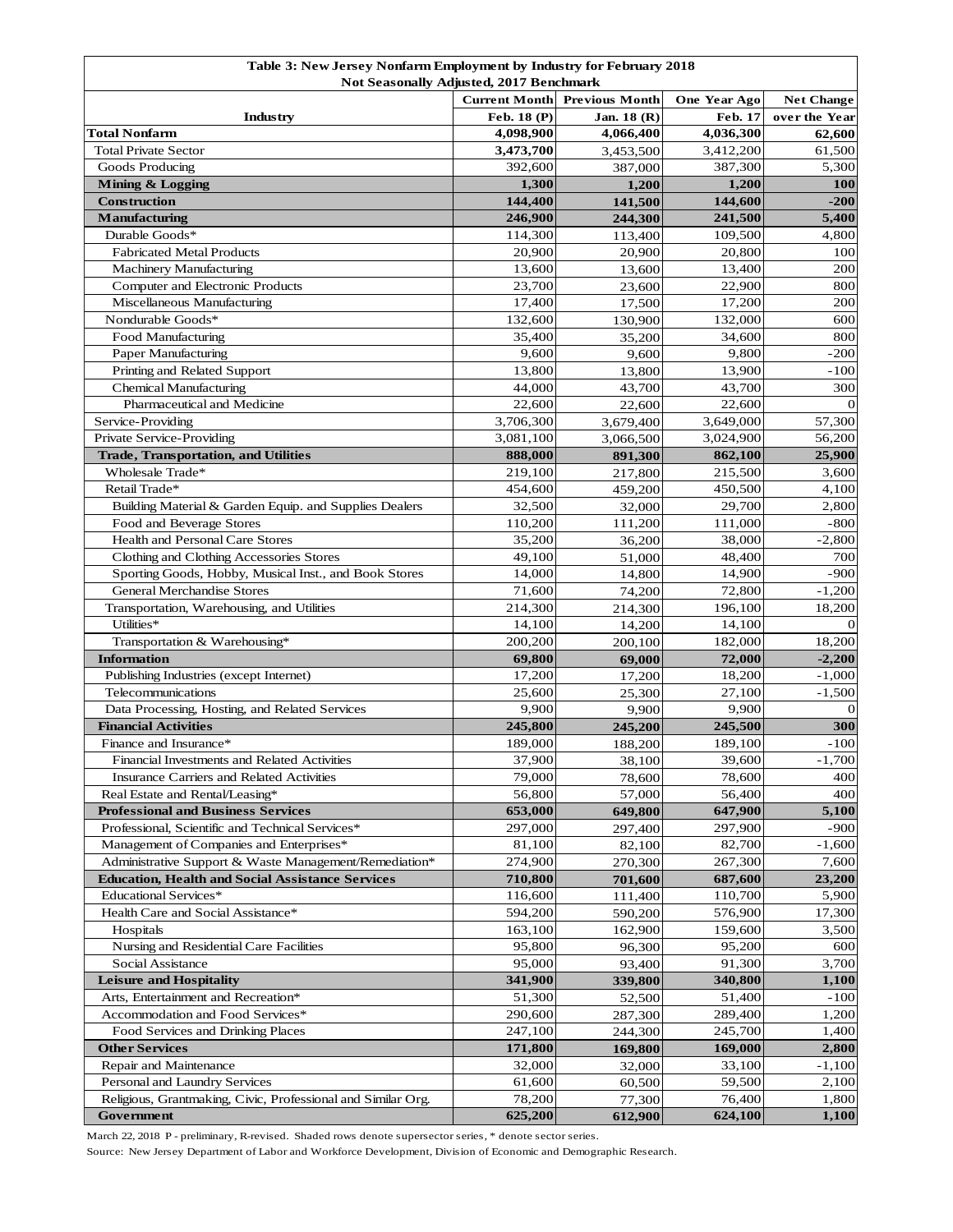| Table 4: New Jersey Nonfarm Employment 2017 Benchmark |              |              |                                         |              |           |         |  |
|-------------------------------------------------------|--------------|--------------|-----------------------------------------|--------------|-----------|---------|--|
| <b>Annual Averages</b>                                |              |              |                                         |              |           |         |  |
|                                                       | <b>Total</b> |              | <b>Public</b>                           |              |           |         |  |
|                                                       |              |              |                                         |              | Service-  |         |  |
| Year                                                  |              | <b>Total</b> | <b>Manufacturing</b>                    | Construction | Providing |         |  |
| 1997                                                  | 3,719,800    | 3,148,900    | 427,800                                 | 131,800      | 2,587,100 | 571,000 |  |
| 1998                                                  | 3,801,300    | 3,228,900    | 427,300                                 | 136,100      | 2,663,200 | 572,400 |  |
| 1999                                                  | 3,901,200    | 3,322,600    | 420,500                                 | 143,600      | 2,756,300 | 578,600 |  |
| 2000                                                  | 3,994,600    | 3,404,600    | 419,600                                 | 149,600      | 2,833,400 | 590,100 |  |
| 2001                                                  | 3,996,900    | 3,392,800    | 399,100                                 | 158,800      | 2,833,200 | 604,100 |  |
| 2002                                                  | 3,983,700    | 3,368,300    | 365,100                                 | 162,600      | 2,839,100 | 615,300 |  |
| 2003                                                  | 3,977,200    | 3,353,300    | 348,000                                 | 160,500      | 2,843,300 | 623,900 |  |
| 2004                                                  | 3,997,900    | 3,362,400    | 335,700                                 | 165,900      | 2,859,200 | 635,600 |  |
| 2005                                                  | 4,038,400    | 3,394,600    | 327,800                                 | 169,100      | 2,896,000 | 643,800 |  |
| 2006                                                  | 4,069,700    | 3,420,100    | 321,100                                 | 174,900      | 2,922,400 | 649,600 |  |
| 2007                                                  | 4,077,200    | 3,427,100    | 308,400                                 | 172,300      | 2,944,800 | 650,100 |  |
| 2008                                                  | 4,048,500    | 3,396,900    | 295,400                                 | 164,500      | 2,935,300 | 651,600 |  |
| 2009                                                  | 3,894,200    | 3,239,200    | 260,900                                 | 138,600      | 2,838,300 | 655,000 |  |
| 2010                                                  | 3,848,700    | 3,206,000    | 252,100                                 | 129,500      | 2,823,000 | 642,700 |  |
| 2011                                                  | 3,847,700    | 3,226,000    | 246,900                                 | 129,900      | 2,847,900 | 621,700 |  |
| 2012                                                  | 3,890,700    | 3,271,700    | 240,900                                 | 130,400      | 2,899,100 | 619,000 |  |
| 2013                                                  | 3,935,400    | 3,316,900    | 238,700                                 | 137,600      | 2,939,300 | 618,400 |  |
| 2014                                                  | 3,967,900    | 3,347,900    | 238,800                                 | 141,600      | 2,966,100 | 620,100 |  |
| 2015                                                  | 4,012,600    | 3,397,800    | 238,800                                 | 148,400      | 3,009,200 | 614,900 |  |
| 2016                                                  | 4,073,500    | 3,459,400    | 242,100                                 | 153,500      | 3,062,500 | 614,100 |  |
| 2017                                                  | 4,127,400    | 3,512,600    | 244,600                                 | 155,000      | 3,111,700 | 614,900 |  |
|                                                       |              |              | <b>Seasonally Adjusted Monthly Data</b> |              |           |         |  |
| 2017                                                  |              |              |                                         |              |           |         |  |
| Jan                                                   | 4,109,100    | 3,495,000    | 243,400                                 | 154,900      | 3,095,400 | 614,100 |  |
| Feb                                                   | 4,114,800    | 3,501,000    | 243,800                                 | 157,000      | 3,098,900 | 613,800 |  |
| Mar                                                   | 4,113,200    | 3,499,300    | 243,300                                 | 155,900      | 3,098,700 | 613,900 |  |
| Apr                                                   | 4,115,700    | 3,504,000    | 243,700                                 | 155,400      | 3,103,600 | 611,700 |  |
| May                                                   | 4,122,000    | 3,509,500    | 244,400                                 | 155,600      | 3,108,200 | 612,500 |  |
| Jun                                                   | 4,135,600    | 3,520,800    | 244,800                                 | 156,000      | 3,118,700 | 614,800 |  |
| Jul                                                   | 4,125,000    | 3,510,800    | 245,400                                 | 155,100      | 3,109,000 | 614,200 |  |
| Aug                                                   | 4,134,200    | 3,518,600    | 245,200                                 | 155,800      | 3,116,300 | 615,600 |  |
| Sep                                                   | 4,137,900    | 3,522,500    | 245,200                                 | 156,600      | 3,119,300 | 615,400 |  |
| Oct                                                   | 4,144,800    | 3,529,500    | 245,300                                 | 153,100      | 3,129,700 | 615,300 |  |
| <b>Nov</b>                                            | 4,150,500    | 3,535,200    | 244,900                                 | 153,300      | 3,135,600 | 615,300 |  |
| Dec                                                   | 4,146,800    | 3,532,800    | 246,500                                 | 151,500      | 3,133,500 | 614,000 |  |
| 2018                                                  |              |              |                                         |              |           |         |  |
| Jan(R)                                                | 4,162,200    | 3,546,200    | 246,700                                 | 153,700      | 3,144,500 | 616,000 |  |
| Feb(P)                                                | 4,178,000    | 3,563,200    | 248,400                                 | 155,800      | 3,157,600 | 614,800 |  |
| Mar                                                   |              |              |                                         |              |           |         |  |
| Apr                                                   |              |              |                                         |              |           |         |  |
| May                                                   |              |              |                                         |              |           |         |  |
| Jun                                                   |              |              |                                         |              |           |         |  |
| Jul                                                   |              |              |                                         |              |           |         |  |
| Aug                                                   |              |              |                                         |              |           |         |  |
| Sep                                                   |              |              |                                         |              |           |         |  |
| Oct                                                   |              |              |                                         |              |           |         |  |
| <b>Nov</b>                                            |              |              |                                         |              |           |         |  |
| Dec                                                   |              |              |                                         |              |           |         |  |

March 22, 2018 P - preliminary, R-revised.

Source: New Jersey Department of Labor and Workforce Development, Division of Economic & Demographic Research.